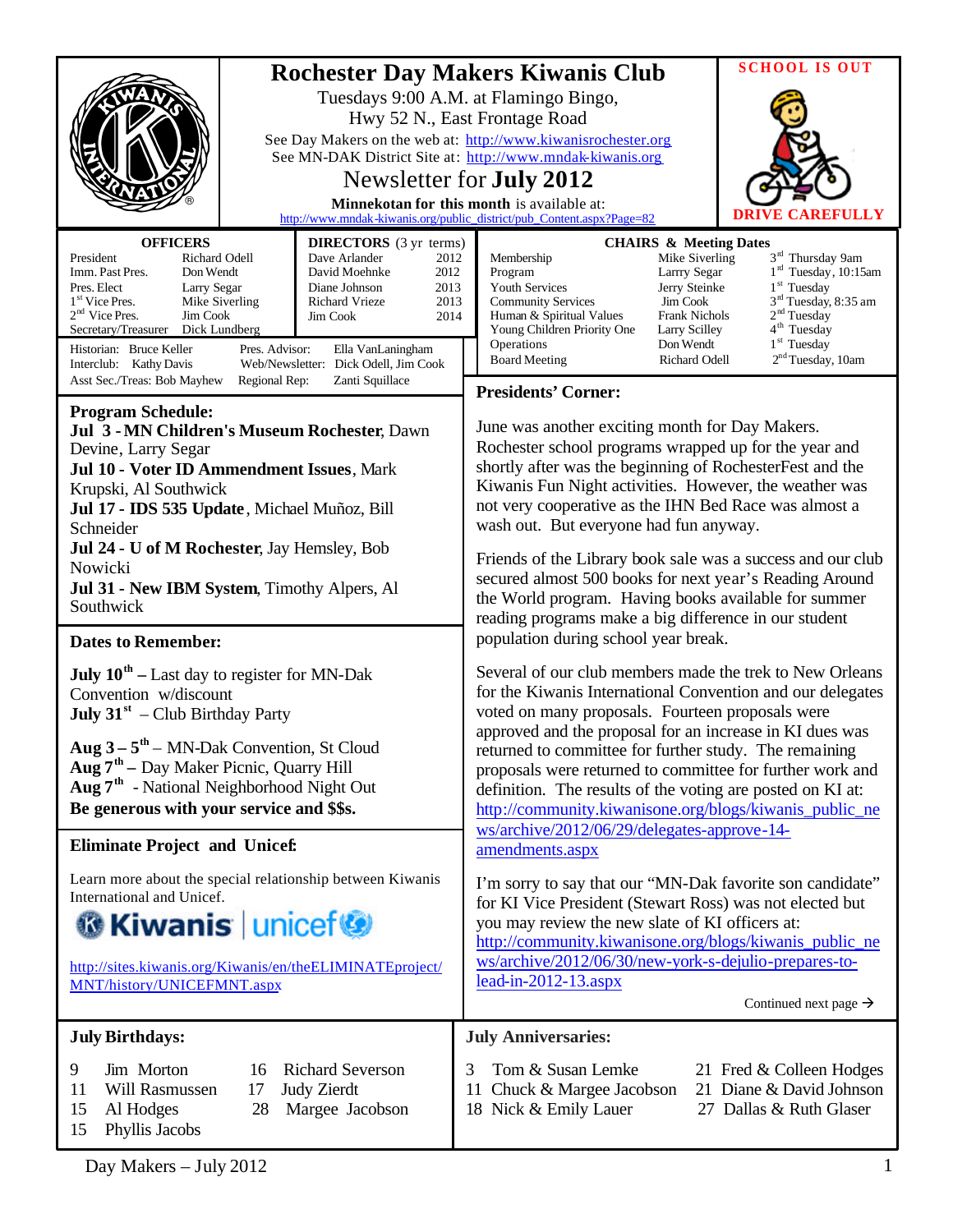# **Secretary/Treasurer's Report – June 2012**

| <b>Bank Balance 5/31/12:</b>   |    | \$16,605.07 |
|--------------------------------|----|-------------|
| <b>Administrative Account:</b> |    | \$10,132.89 |
| Service Account:               |    | \$3,108.82  |
| Hockey/YCPO:                   |    | \$1,906.94  |
| <b>Bike Repair:</b>            | S. | 80.42       |
| <b>K-Family Funds</b>          |    | \$1,376.00  |

**Day Makers on Leave:** Don Cain, Judy Lien

**May Service Hour Statistics:** 958 hours by 51 members, 57% Participation.

### **June Board Meeting Summary:**

The board approved our club's District Convention delegates: Diane Johnson, Dick Odell, and Judy Zierdt. Our club's District Convention alternates will be Margee Jacobson and Joan Olson.

We discussed the proposed Kiwanis International \$15 per year dues increase. President Dick Odell will send an e-mail to members encouraging them to give their opinion on this to our International Convention delegates Diane Johnson and Judy Zierdt.

The Human and Spiritual Values Committee are considering a paperback book collection for the women's reformatory. There will be more details at the next board meeting.

### **NEW BUSINESS**

Board approved the Membership Committee's Eliminate Fund raising project of selling "Patriotic Button" with Eliminate information.

## **COMMITTEE REPORTS**

**Membership-** The committee is moving forward with its Patriotic Button fundraiser for Eliminate.

**Youth Services-** We will be participating in activities at the Boys and Girls club during the summer.

Richard Lundberg, Secretary/Treasurer

### **Kiwanis Mission Statement:**

 $\overline{\phantom{a}}$ 

**Kiwanis is a global organization of volunteers dedicated to changing the world one child and one community at a time.**

**Presidents Corner:** (continued from page 1)

This July the Day Makers will be celebrating our  $18<sup>th</sup>$  year with a birthday party and club photo so please wear your best Kiwanis attire to the July  $31<sup>st</sup>$  meeting.

But of course the big event is at month end with the MN-Dak District Convention in St Cloud, MN on Aug  $3 - 5$ <sup>th</sup>. The discounted registration date was extended thru July  $10^{\text{th}}$ …so don't delay. Registration and meeting details are available at:

http://mndak-

[kiwanis.org/public\\_district/pub\\_Content.aspx?PageID=74](http://mndak-kiwanis.org/public_district/pub_Content.aspx?PageID=74)

Fundraising activities for Eliminate Campaign hit an all time high, with Herb Erickson continuing to "keep our ducks in a row" as he continues to provide leadership through personal example .

Another creative Eliminate FUNdraising project is moving right along with sales of "Patriotic Buttons" continuing to climb. See details below from Mike Siverling. Mike and his membership committee are clearly getting their "*Eliminate Ducks in a Row.*"



Dick Odell

# **Pun Humor:**

When fish are in schools they sometimes take debate. When a clock gets hungry it goes back four seconds. You are stuck with your debt if you can't budge it. A hard boiled egg is hard to beat.

#### **School is Out – Drive Carefully:**



Look both ways before backing out of garage!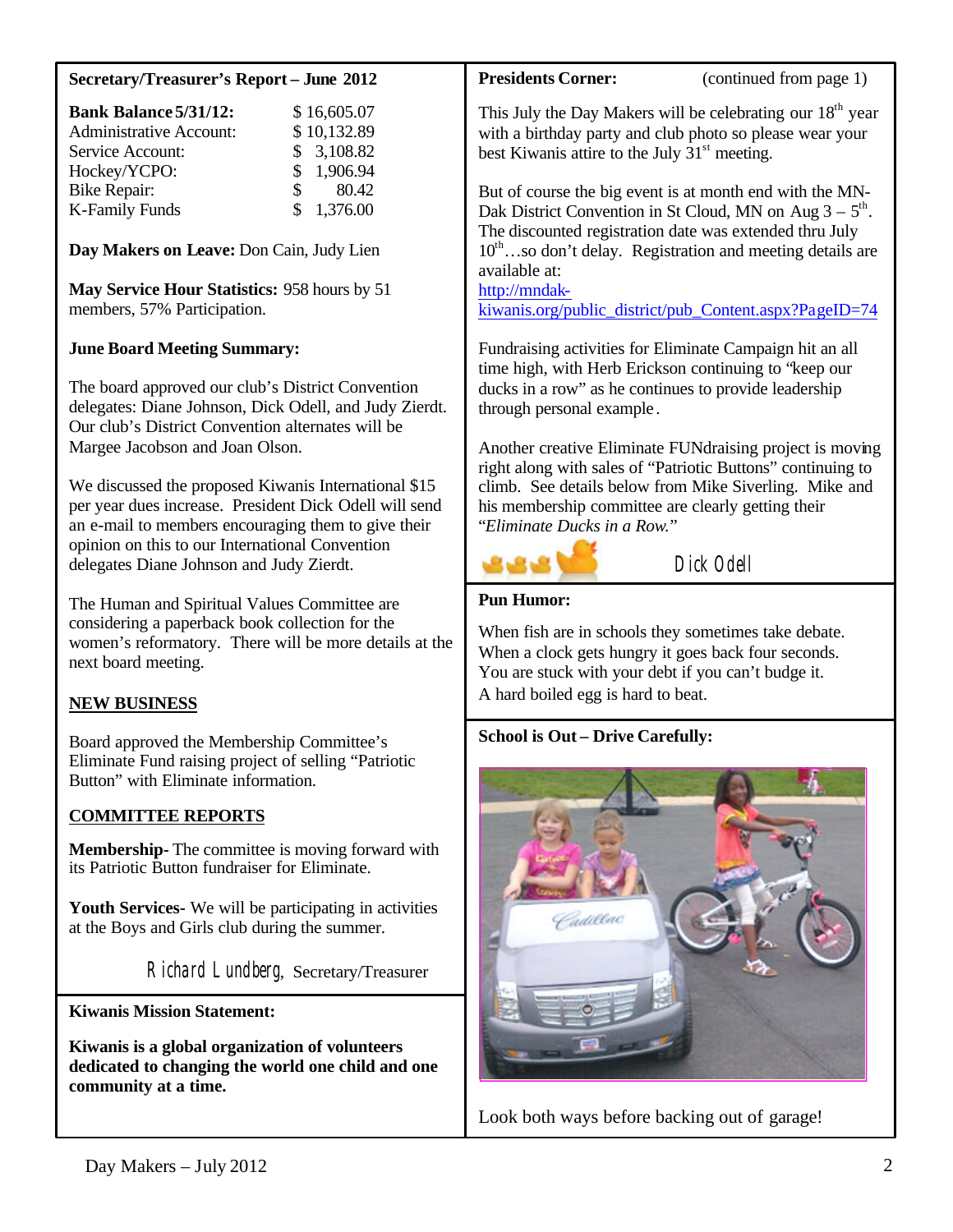**Eliminate Project:** World Wide Eliminate Reporting Day, May 22<sup>nd</sup>



As of May  $22^{nd}$ , the following Eliminate Project stats were "phoned in"...

- Total pending Model Clubs 134. The average Model Club size is US\$24,000. The 134 pending Model Clubs at US\$24,000 total US\$3,216,000 in total funds pending.
- Total pending Zeller Fellows 272. At US\$1,250 for each Zeller Fellow, the 272 pending Zeller Fellows total US\$340,000.
- Total pending Lead and Major Gifts 26
- Total pending Club Coordinators 840

For a detail breakdown by District, go to the following web link: <http://sites.kiwanis.org/Kiwanis/en/theELIMINATEproject/Progress/WorldwideReportDay.aspx> Dick Odell

# **Reading Around the World: (RAW)**

We are happy to be able to report to the Day Makers that we have a very fine start to our annual spring book collection for 2013 (493 books). The Friends of the Library held their book sale during RochesterFest and we were invited to participate.

The sale began on Wednesday with books being marked for \$1.00 for hard cover and \$.50 for soft cover. We waited until the next day when they were offering the books for a "reasonable donation". Lyle Solemn from Sunrisers met Ruth and I and we handpicked approximately 250 elementary books. The "Friends" appeared to be overjoyed with our \$50.00 donation (Hockey Money funds that were left over from our 2012 book collection). They also invited us to come back after 6:00 P.M. when any remaining books would be free for the taking.

Ruth and I went down and were surprised to see Pat Mann working at the sale. She joined in and helped us pick out about 250 more books. What a value, 493 books for \$50.00!!

We will store these books for next year's collection (by the way, 318 fit into a 55 gallon drum and the rest are in boxes).

Thanks to all the club members who have made donations over the years. The students and staff are so appreciative as it is so very important to keep students reading over the summer. Facts have shown it can take up to 3 months into the new school year to regain the reading level achieved during the current year if the student does not read during their summer vacation.

# **Kiwanis Cutest Baby:**

This is the latest entry in our Day Makers Cutest Baby Contest. His name is Cadien Michael Siverling and he was 10 hours old in this photo, born 5/30/2012, at 7 pounds 6 ounces and 19 inches long.

Colleen and baby Cadien are both doing well.



Mike Siverling, proud Grandpa

Dick Vrieze, RAW chairman